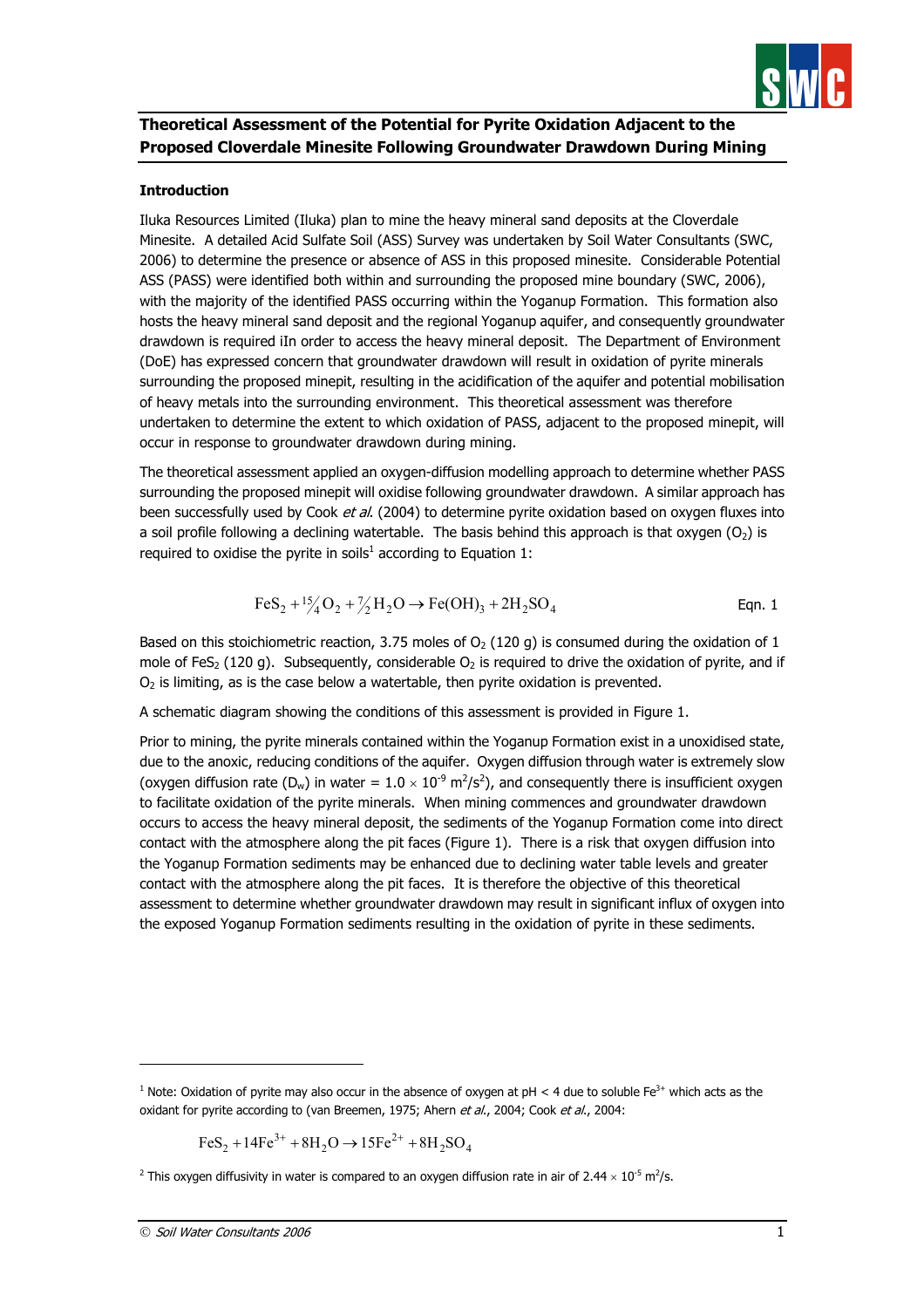



© All rights reserved 2005

Soil Water Consultants PTY LTD Perth Offices 08 9364 1325

Soil Water

Consultants PTY LTD Perth Offices 08 9364 1325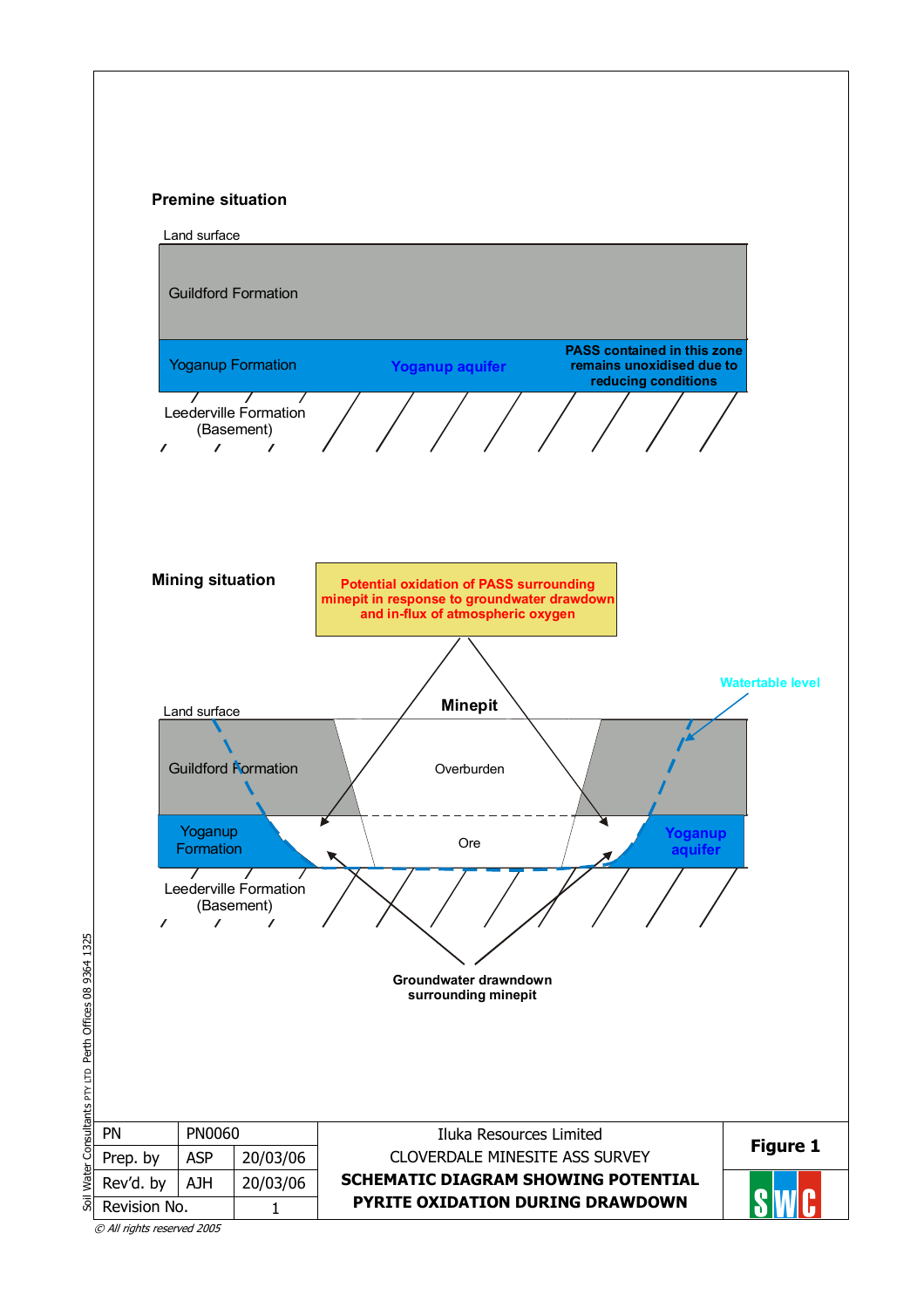

#### **Theoretical assessment**

Oxygen diffusion in soils is strongly related to the water content of the soil, and the air-filled and total porosities of the material. Several relationships have been developed that relate the oxygen diffusivity of a soil to its air-filled porosity (Penman, 1940; Millington, 1959; Marshall, 1959; Gradwell, 1961; Papendick and Runkles, 1965). The most commonly used relationship is that developed by Millington (1959), which is described in Equation 2.

$$
D_{\varepsilon} = D_0 \times \varepsilon_g^{3.33} \times \varepsilon_o^{-2}
$$
 Eqn. 2

where,

 $D_{\varepsilon}$  = oxygen diffusion rate in soils (m<sup>2</sup>/s);  $D_0 =$  oxygen diffusion rate in air (m<sup>2</sup>/s);  $\varepsilon_{\text{g}}$  = air-filled porosity (m<sup>3</sup>);  $\varepsilon_0$  = total porosity (m<sup>3</sup>).

In this relationship, oxygen diffusion is directly related to the air-filled and total porosities of the soil. When the soil is completely saturated (i.e. when it is below a water table), the air-filled porosity is zero as all pores are completely filled water; hence the oxygen diffusion rate is extremely small. As the moisture content of the soil drops, as is the case of a declining water table, the air-filled porosity of the soil increases, as does the oxygen diffusion rate. The relationship between air-filled porosity and oxygen diffusion rate for a range of soils with differing total porosities is shown in Figure 2.

When the moisture content of an initially saturated soil begins to drop (i.e. the soil dries following groundwater drawdown) the increase in oxygen diffusion is much smaller than the corresponding increase in the air-filled porosity. This occurs in response to the poor connectivity of the air-filled pores, creating dead-end pores that act as 'oxygen-sinks', significantly slowing the rate of oxygen diffusion through the soil (Melhuish et al., 1974; Figure 2).

In the situation of a declining water table, in response to groundwater pumping, water is only removed from those meso- and macro-pores (i.e.  $> 30$   $\mu$ m pores) that drain freely under gravity (i.e. the sediments dry to field capacity) (Cresswell, 2002). Consequently, the aquifer sediments still contain appreciable soil moisture following groundwater removal, which significantly retards oxygen diffusion into and through the soil. The extent to which oxygen diffusion is impeded is based on the moisture content at field capacity, and hence on the texture of the soil. In clayey soils there are few pores > 30  $µ$ m, and consequently the moisture content at field capacity if reasonably high (i.e.  $>$  30 %). In these soils the retention of considerable moisture at field capacity retards oxygen diffusion and oxygen diffusion rates of < 8.0  $\times$  10<sup>-7</sup> m<sup>2</sup>/s occur. In contrast, for a sandy soil there is a dominance of mesoand macro-pores, and subsequently low moisture contents occur at field capacity (i.e.  $<$  10 %), resulting in high oxygen diffusion rates into the soil. For sands, the oxygen diffusion rate at field capacity approaches  $5.0 \times 10^{-6}$  m<sup>2</sup>/s.

Once the oxygen diffusion rate of a soil is known (i.e. from Figure 2), the oxygen flux (F;  $g/m^2/s$ ) through the soil can be determined using Equation 3 (Mbonimpa et al., 2003; Moncayo, 2003).

$$
F = -D_{\varepsilon} \frac{(C_z - C_0)}{L}
$$
 Eqn. 3

where,

 $D\varepsilon$  = oxygen diffusion rate in soil (m<sup>2</sup>/s);

 $C_Z$  = oxygen concentration at depth z in the soil profile (g/m<sup>3</sup>);

 $C_0$  = oxygen concentration at the soil surface (= atmospheric oxygen concentration – 252 g/m<sup>3</sup>); L = depth in the soil profile  $(z = L)$  (m)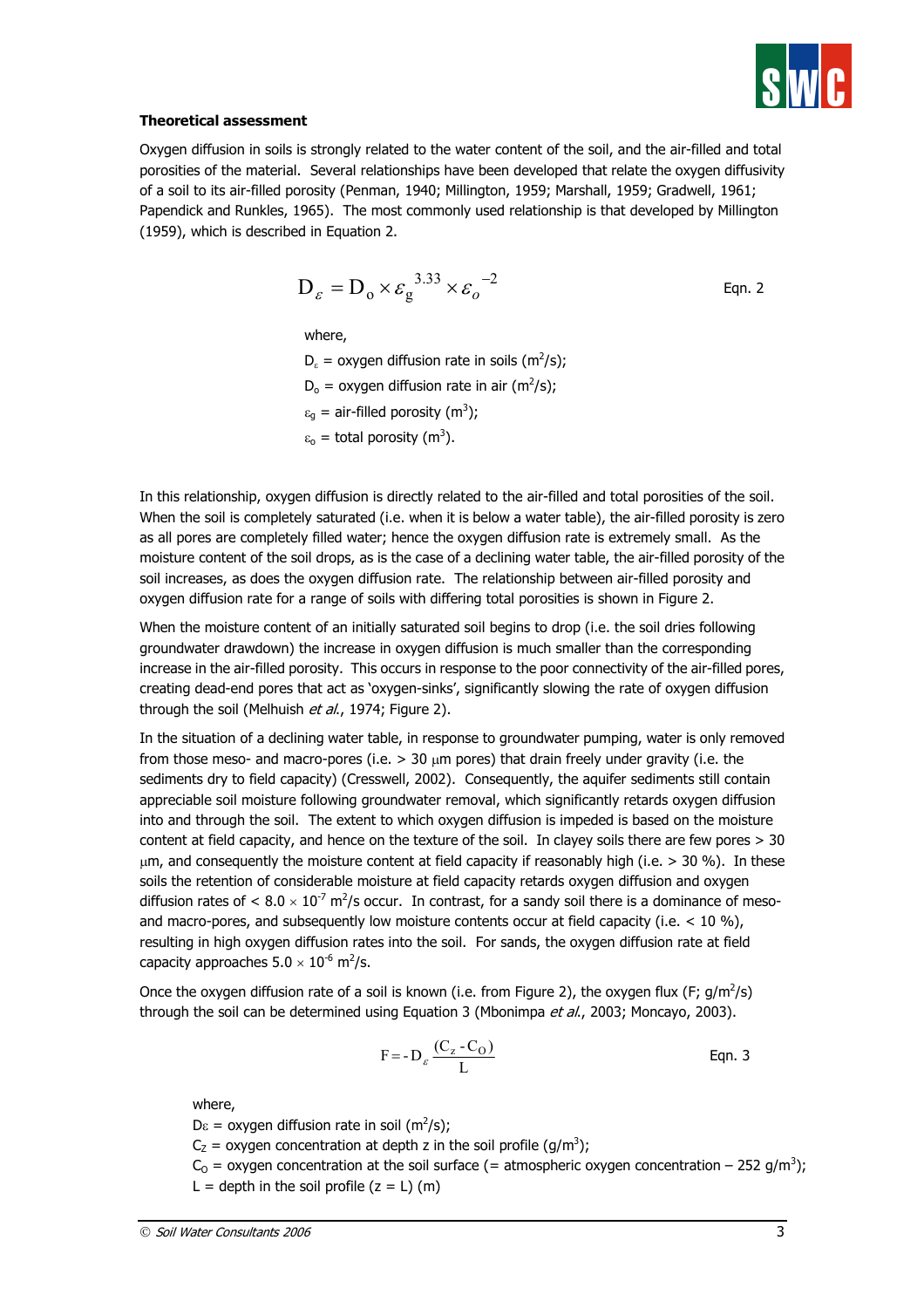

Using Equation 3 and oxygen diffusion rates of  $8.0 \times 10^{-7}$  m<sup>2</sup>/s for clayey sediments and  $5.0 \times 10^{-6}$  m<sup>2</sup>/s for sandy sediments (Figure 2), the oxygen flux at specific depths in the soil profile can be determined. These fluxes are provided in Table 1 and Figure 3, and show that oxygen flux decreases exponentially with depth in the soil profile.

| Distance from minepit face (m) | Oxygen flux $(g/m^2/s)$    |  |  |  |
|--------------------------------|----------------------------|--|--|--|
| <b>Sandy sediments</b>         |                            |  |  |  |
| 5                              | $1.32 \times 10^{-4}$      |  |  |  |
| 10                             | $6.60 \times 10^{-5}$      |  |  |  |
| 20                             | $3.30 \times 10^{-5}$      |  |  |  |
| 30                             | $2.20 \times 10^{-5}$      |  |  |  |
| 100                            | $6.60 \times 10^{-6}$      |  |  |  |
| <b>Clayey sediments</b>        |                            |  |  |  |
| 5                              | $2.64 \times 10^{-5}$      |  |  |  |
| 10                             | $1.06 \times 10^{-5}$      |  |  |  |
| 20                             | $5.28 \times 10^{-6}$      |  |  |  |
| 30                             | $3.52 \times 10^{-6}$      |  |  |  |
| 100                            | $1.06\times10^{\text{-}6}$ |  |  |  |
|                                |                            |  |  |  |

**Table 1:** Oxygen flux required to achieve a soil oxygen concentration  $\geq 120$  g/m<sup>3</sup> for various distances away from the minepit face.

Graeme Campbell and Associates have conducted detailed kinetic studies to determine the oxidation rate of pyrite minerals in the Yoganup Formation (GCA, 2005). Through leaching trials with excess  $O<sub>2</sub>$ (i.e.  $O_2$  non-limiting conditions<sup>3</sup>), they found that the maximum oxidation rate for these pyrite minerals was between 0.125 – 0.187 g FeS<sub>2</sub>/kg/day (200 – 300 mg SO<sub>4</sub><sup>2-</sup>/kg/day). These oxidation rates represent moderate reactivity's, and reflect the absence of more reactive FeS species, such as unstable iron monosulfides or marcasite (Ward et al., 2004).

To achieve the above maximum FeS<sub>2</sub> oxidation rates (i.e.  $0.125 - 0.187$  g FeS<sub>2</sub>/kg/day), the required O<sub>2</sub> flux must be in the order of  $1.0 - 2.0 \times 10^{-3}$  g O<sub>2</sub>/m<sup>3</sup>/s. This represents a considerable O<sub>2</sub> flux, and when compared to Table 1 and Figure 3, it can be seen that such fluxes only occur within the first 1 m of the soil profile. The lower  $O_2$  fluxes that likely occur in the Yoganup Formation, at distances  $> 1$  m from the minepit, would significantly reduce the rate of pyrite oxidation. Pyrite oxidation rates at distances > 1 m from the minepit, based on the predicted oxygen fluxes listed in Table 1, are shown in Table 2.

In Table 2, the pyrite oxidation rate that could be supported by predicted oxygen fluxes at 5 m from the pit face would vary from  $1.38 - 6.91 \times 10^{-3}$  g FeS<sub>2</sub>/kg/day, depending on the texture of the sediments. This oxidation rate would release up to 2.30  $\times$  10<sup>-4</sup> mol H<sup>+</sup>/kg/day, which would result in a pH reduction of 1.87 units. At distances greater than 5 m, the rate of oxidation declines rapidly and the amount of acidity released is less than  $1.0 \times 10^{-5}$  mol H<sup>+</sup>/kg/day. This amount of acidity would result in a pH reduction of < 1.5 pH units.

j

 $^3$  O<sub>2</sub> non-limiting conditions were achieved by maintaining the water content in soil columns within the LLWR (Least Limiting Water Range), such that oxygen diffusion and the air-filled porosity of the soil was maximised (GCA, 2005).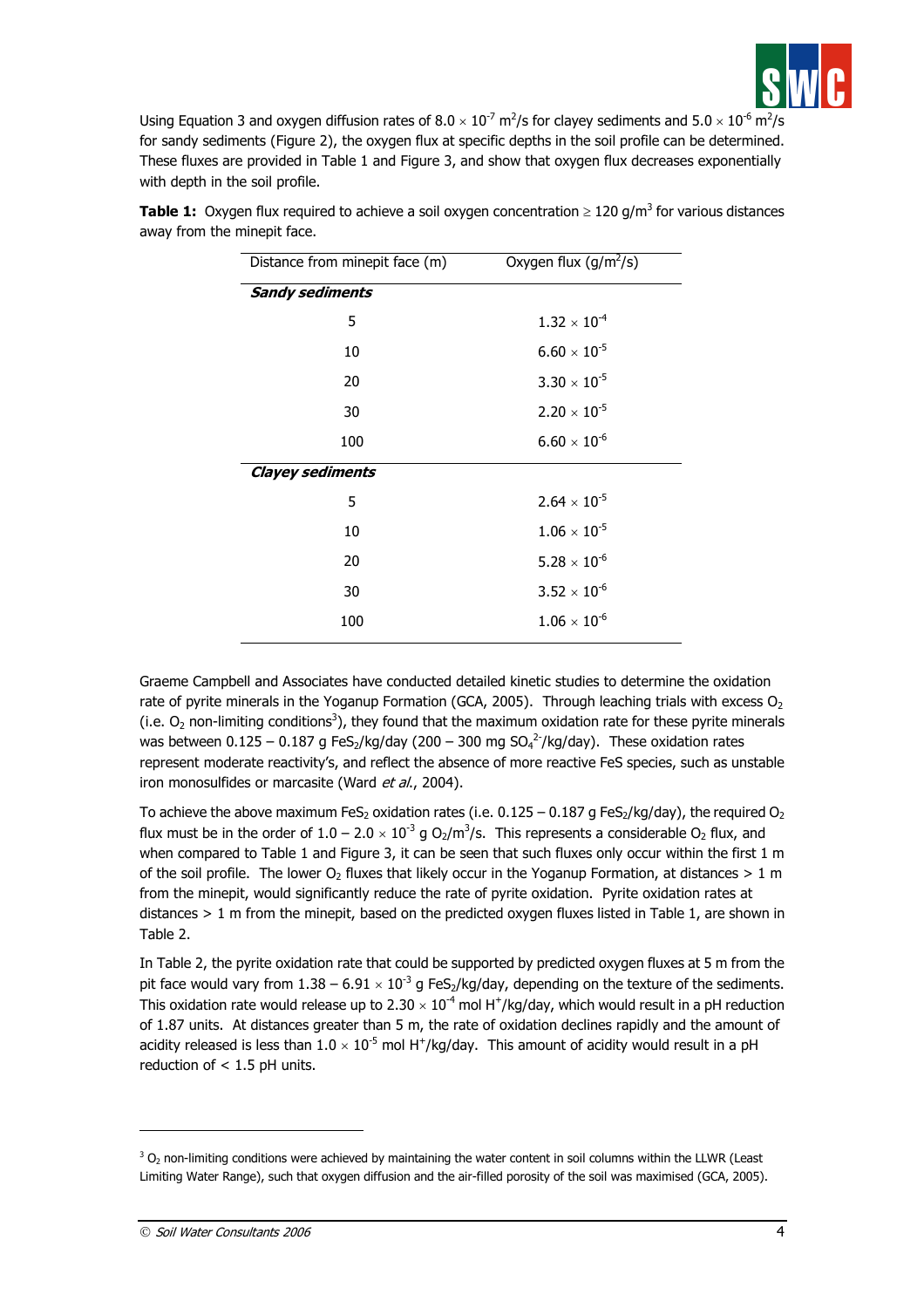

| Distance from the<br>minepit (m) | Oxygen flux<br>(g/m2/s) | Rate of pyrite oxidation<br>(g FeS <sub>2</sub> /kg/day) | Predicted acidity load<br>$(mod H+/kg/day)$ | Predicted pH change<br>following H <sup>+</sup> release<br>(pH units) |
|----------------------------------|-------------------------|----------------------------------------------------------|---------------------------------------------|-----------------------------------------------------------------------|
| <b>Sandy soils</b>               |                         |                                                          |                                             |                                                                       |
| 5                                | $1.32 \times 10^{-4}$   | $6.91 \times 10^{-3}$                                    | $2.30 \times 10^{-4}$                       | 1.87                                                                  |
| 10                               | $6.60 \times 10^{-5}$   | $3.46 \times 10^{-3}$                                    | $1.15 \times 10^{-4}$                       | 1.57                                                                  |
| 20                               | $3.30 \times 10^{-5}$   | $1.73 \times 10^{-3}$                                    | $5.77 \times 10^{-5}$                       | 1.28                                                                  |
| 30                               | $2.20 \times 10^{-5}$   | $1.15 \times 10^{3}$                                     | $3.83 \times 10^{-5}$                       | 1.12                                                                  |
| 100                              | $6.60 \times 10^{-6}$   | $3.46 \times 10^{-4}$                                    | $1.15 \times 10^{-5}$                       | 0.76                                                                  |
| <b>Clayey soils</b>              |                         |                                                          |                                             |                                                                       |
| 5                                | $2.64 \times 10^{-5}$   | $1.38 \times 10^{-3}$                                    | $4.60 \times 10^{-5}$                       | 1.19                                                                  |
| 10                               | $1.06 \times 10^{-5}$   | $5.55 \times 10^{-4}$                                    | $1.85 \times 10^{-5}$                       | 0.84                                                                  |
| 20                               | $5.28 \times 10^{-6}$   | $2.76 \times 10^{-4}$                                    | $9.20 \times 10^{-6}$                       | 0.59                                                                  |
| 30                               | $3.52 \times 10^{-6}$   | $1.84 \times 10^{-4}$                                    | $6.13\times10^{\text{-}6}$                  | 0.47                                                                  |
| 100                              | $1.06 \times 10^{-6}$   | $5.55 \times 10^{-4}$                                    | $1.85 \times 10^{-6}$                       | 0.20                                                                  |

**Table 2:** Rate of pyrite oxidation and release of acidity based on expected oxygen flux rates in Yoganup Formation sediments.

At the proposed Cloverdale Minesite the Yoganup Formation sediments have a clayey sand – sandy loam texture (5 – 25 % clay fraction). These materials are therefore likely to retain considerable moisture following groundwater drawdown, which will significantly impede oxygen diffusion into these sediments. Low oxygen diffusion rates (i.e. between 5.0  $\times$  10<sup>-6</sup> – 8.0  $\times$  10<sup>-7</sup> m<sup>2</sup>/s) will limit the pyrite oxidation rate, and significant oxidation, which will cause the pH to drop be > 1.5 pH units, will likely be restricted to distances of  $5 - 10$  m from the exposed pit face.

It must be noted in interpreting this assessment, that this situation of groundwater drawdown and pyrite oxidation differs from those, more commonly investigated, conditions where pyrite occurs close to the land surface under a watertable (Blunden and Indraratna, 2000; Ward et al., 2004). In these situations oxygen diffusion through the upper soil profile following groundwater drawdown will be much greater than those identified in this assessment. In the case of oxygen diffusion near the surface, evapotranspiration dries the soil to levels beyond field capacity and subsequently the air-filled porosity of the soil will be significantly increased. Oxygen diffusion into these soils will also be enhanced by the preferential movement of oxygen down old root channels, increasing oxygen levels at depth.

In the situation at Cloverdale, and other mineral sands minepits on the Swan Coastal Plain, the majority of the pyrite occurs at depth (i.e.  $> 10$  m) beneath the massive, relatively homogeneous Guildford Clay Formation. Oxygen diffusion through such a thick clay layer from the soil surface is generally limited, and consequently oxygen diffusion and potential oxidation of pyrite occurs following excavation of the minepit and exposure of the soil profile along the minepit faces. These materials at depth do not experience evapotranspiration, and consequently draining of these soils can only occur to field capacity. This limited drying, results in considerable moisture remaining in the sediments, which severely reduces oxygen diffusion into and through this soil material, and retards pyrite oxidation. Consequently, pyrite oxidation rates following groundwater drawdown will be significantly lower than those observed in nearsurface conditions.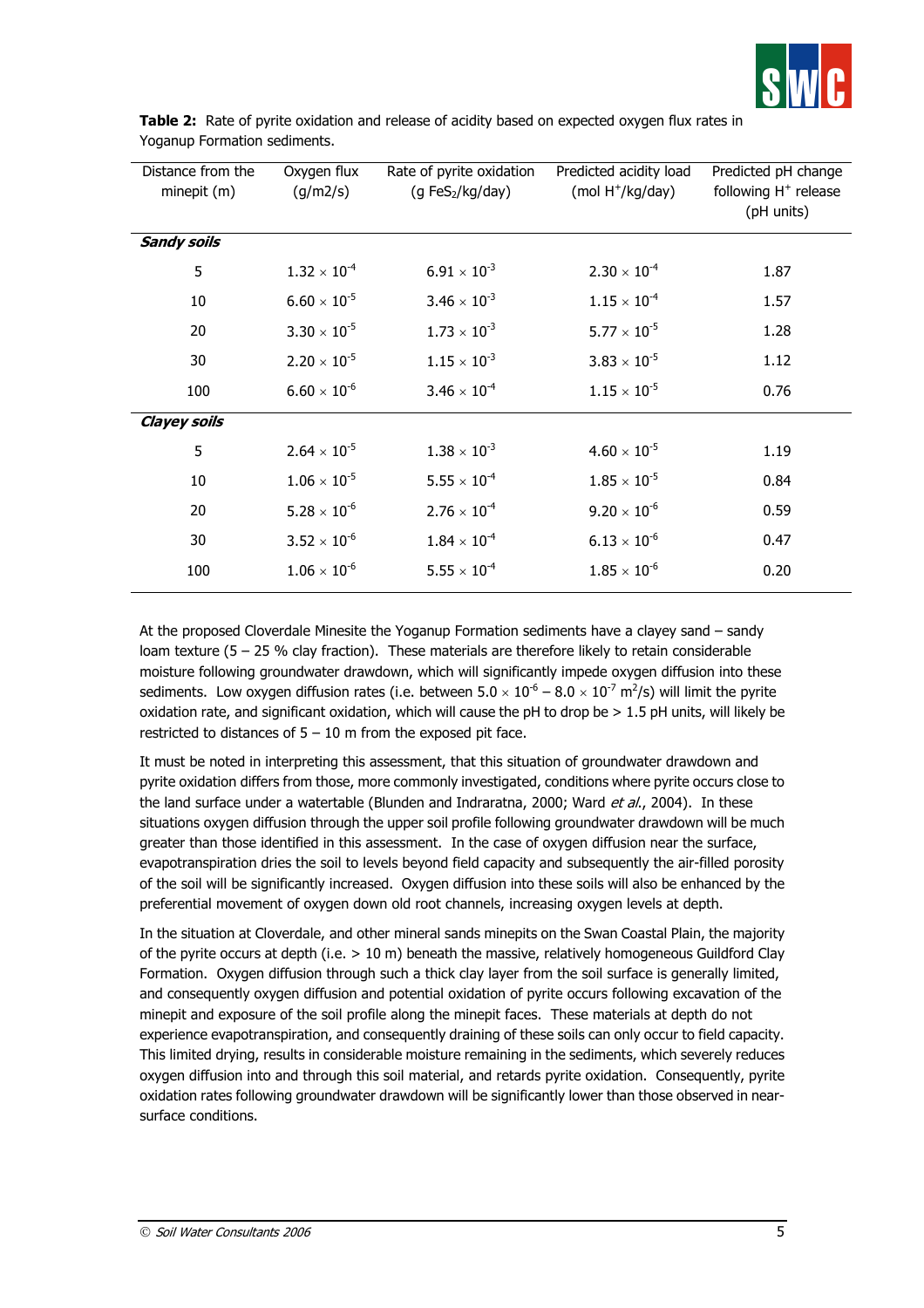

## **Summary**

Iluka Resources propose to mine the heavy mineral deposits at the Cloverdale Minesite. Mining of this deposit will significantly lower watertable levels surrounding the proposed minepit. Groundwater drawdown in response to pumping will only remove water stored within macro- and meso-pores (i.e. >  $30 \mu m$ ), and subsequently the moisture content of the soil following drawdown will remain relatively high (i.e. drain to field capacity only), given the clayey sand – sandy loam texture of these sediments.

This theoretical assessment has shown that oxygen diffusion rates in sediments with high moisture contents, and corresponding low air-filled porosities, will be low (5.0  $\times$  10<sup>-6</sup> – 8.0  $\times$  10<sup>-7</sup> m<sup>2</sup>/s) resulting in low oxygen fluxes into and through the soil. Low oxygen fluxes will significantly limit the extent to which pyrite will oxidise, and based on the oxidation kinetics of pyrite minerals within the Cloverdale area, it is expected that pyrite oxidation will be limited to  $<$  10 m from the minepit face.

Based on predicted oxygen fluxes a maximum pyrite oxidation rate of  $3.5 - 7.0 \times 10^{-3}$  g FeS<sub>2</sub>/kg/day will occur immediately adjacent the minepit face (i.e. to a maximum depth of 10 m), resulting in a drop in pH by 1.6 – 1.9 pH units. Given the field pH of these soils is between 5.5 and 6.5, this will result in soil pH values of 3.6 – 4.9, if all available pyrite oxidises. These relatively low soil pH values will be restricted to areas immediately adjacent the minepit, and are unlikely to cause any environmental impact. Limited pyrite oxidation at distances > 10 m from the minepit face, will result in soil pH drop of  $<$  1.5 pH units, with soil pH values remaining above 4.5 – 5.0.

This theoretical assessment clearly shows that pyrite oxidation, in response to groundwater drawdown during mining at the proposed Cloverdale Minesite, will be restricted to within 10 m of the minepit face. At distances greater than 10 m, low oxygen fluxes will become rate-limiting, and minimal pyrite is expected to oxidise. Given these findings, no specific management plan is required at the proposed Cloverdale Minesite, to manage or control groundwater levels during mining so as to minimise pyrite oxidation.

### **References cited**

- Ahern, C.R., McElnea, A.E. and Sullivan, L.A. (2004). Acid Sulfate Soils Laboratory Methods Guidelines. Queensland Department of natural resources, Mines and Energy, Indooroopilly, Queensland, Australia.
- Cook, F.J., Dobos, S.K., Carlin, G.D. and Millar, G.E. (2004). 'Oxidation rate of pyrite in acid sulfate soils: in situ measurements and modelling', Australian Journal of Soil Research, **42**: 499-507.
- Cresswell, H.P. (2002). 'The soil water characteristic', In: McKenzie, N., Coughlan, K. and Cresswell, H. (Eds.). Soil Physical Measurement and Interpretation for Land Evaluation, CSIRO Publishing, Collingwood, Victoria, Australia. pp. 59-84.
- Gradwell, M.W. (1961). 'A laboratory study of the diffusion of oxygen through pasture topsoils', New Zealand Journal of Science, **4**: 250-270.
- Graeme Campbell and Associates (2005). Yoganup West Minesite: Sulfide-oxidation kinetics, soilhydraulic properties and numerical modelling for pyritic varieties of by-products and overburden, Unpublished report to Iluka Resources Limited.
- Marshall, T.J. (1959). 'The diffusion of gases through porous media', Journal of Soil Science, **10**: 79-82.
- Mbonimpa, M., Aubertin, M., Aachib, M. and Bussiere, B. (2003). 'iffusion and consumption of oxygen in unsaturated cover materials', Canadian Geotechnical Journal, **40**:916-932.
- Melhuish, F.M., Huck, M.G. and Klepper, B. (1974). 'Measurement of aeration, respiration rate and oxygen diffusion in soil during the growth of cotton in a rhizotron', Australian Journal of Soil Research, **12**: 37-44.
- Millington, R.J. (1959). 'Gas diffusion in porous media', Science, N.Y. **130**: 100-102.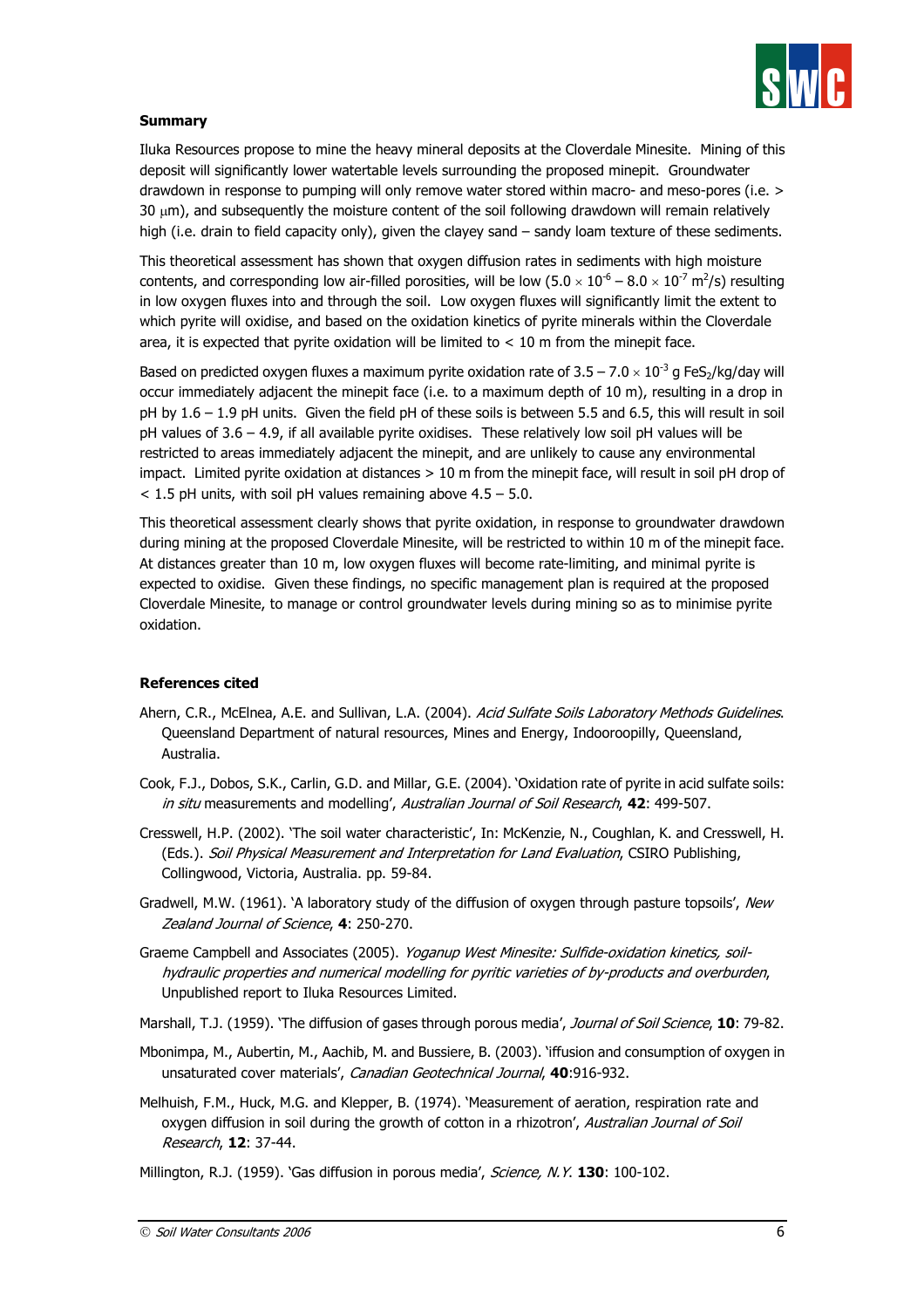

- Moncayo, F.H.O. (2003). Oxygen transport in waterlogged soils. Part I. Approaches to modelling soil and crop response to oxygen deficiency, Lecture series, College of Physics, Trieste, 3 - 21 March, 2003.
- Papendick, R.I. and Runkles, J.R. (1965). 'Transient-state oxygen diffusion in soil. I. The case when rate of oxygen consumption is constant', Soil Science, **100**: 251-261.
- Penman, H.L. (1940). 'Gas and vapour movement in the soil. I. The diffusion of vapours through porous solids', Journal of Agricultural Science Cambridge, **30**: 437-462.
- Soil Water Consultants (2006). Cloverdale Minesite Acid Sulfate Soil Survey, Unpublished report to Iluka Resources, Limited.
- Van Breemen, N. (1973). 'Soil forming processes in acid sulfate soils', In: Dost, H. (Ed.) Proceedings of the International Symposium on Acid Sulfate Soils, 13 - 20 August, 1972, Wageningen, The Netherlands, ILRI Publication No. 18/1.
- Ward, N.J., Sullivan, L.A. and Bush, R. (2004). 'Soil pH, oxygen availability, and the rate of sulfide oxidation in acid sulfate soil materials: Implications for environmental hazard assessment', Australian Journal of Soil Research, **42**: 509-514.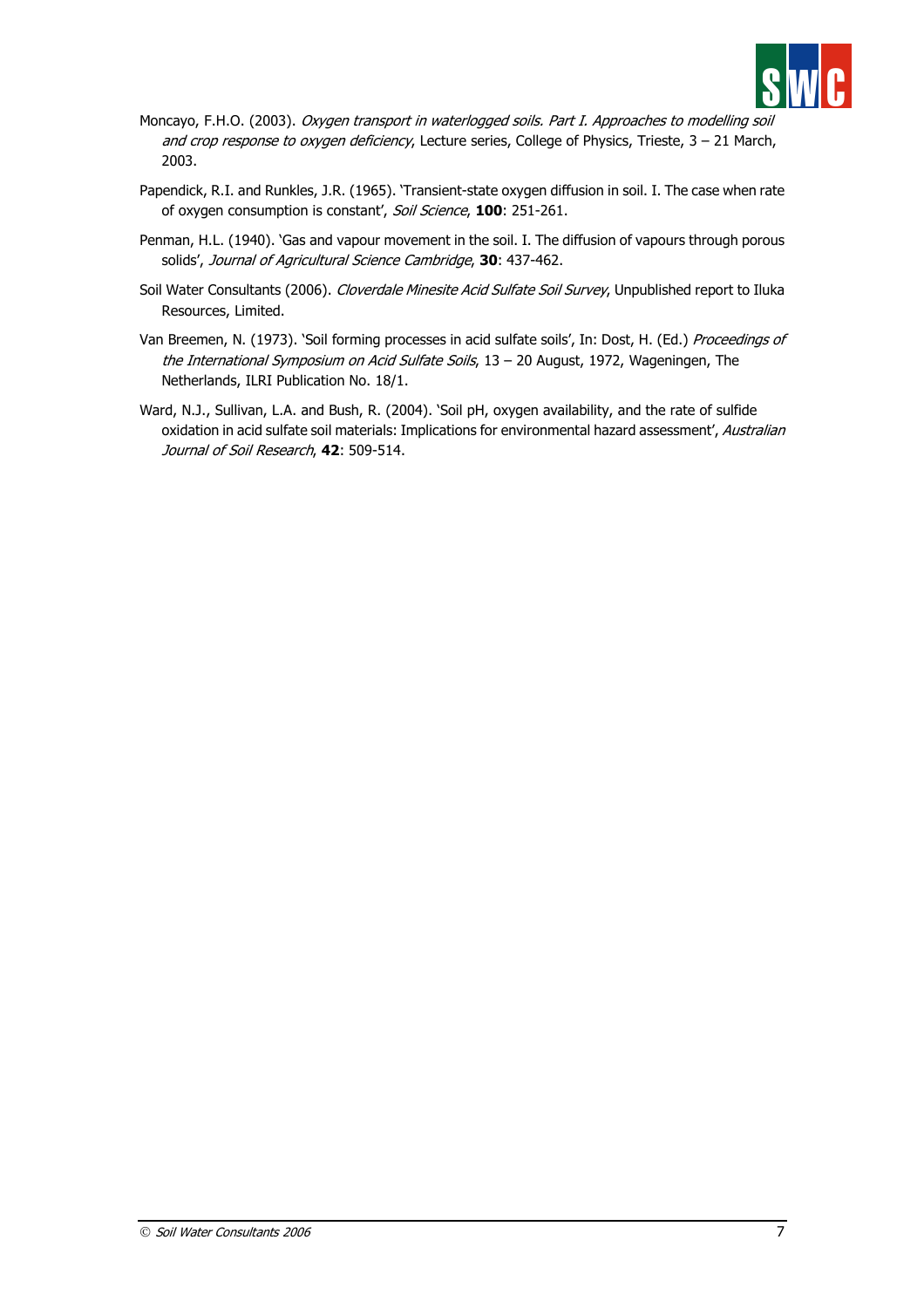

PTY LTD Perth Offices 08 9364 1325